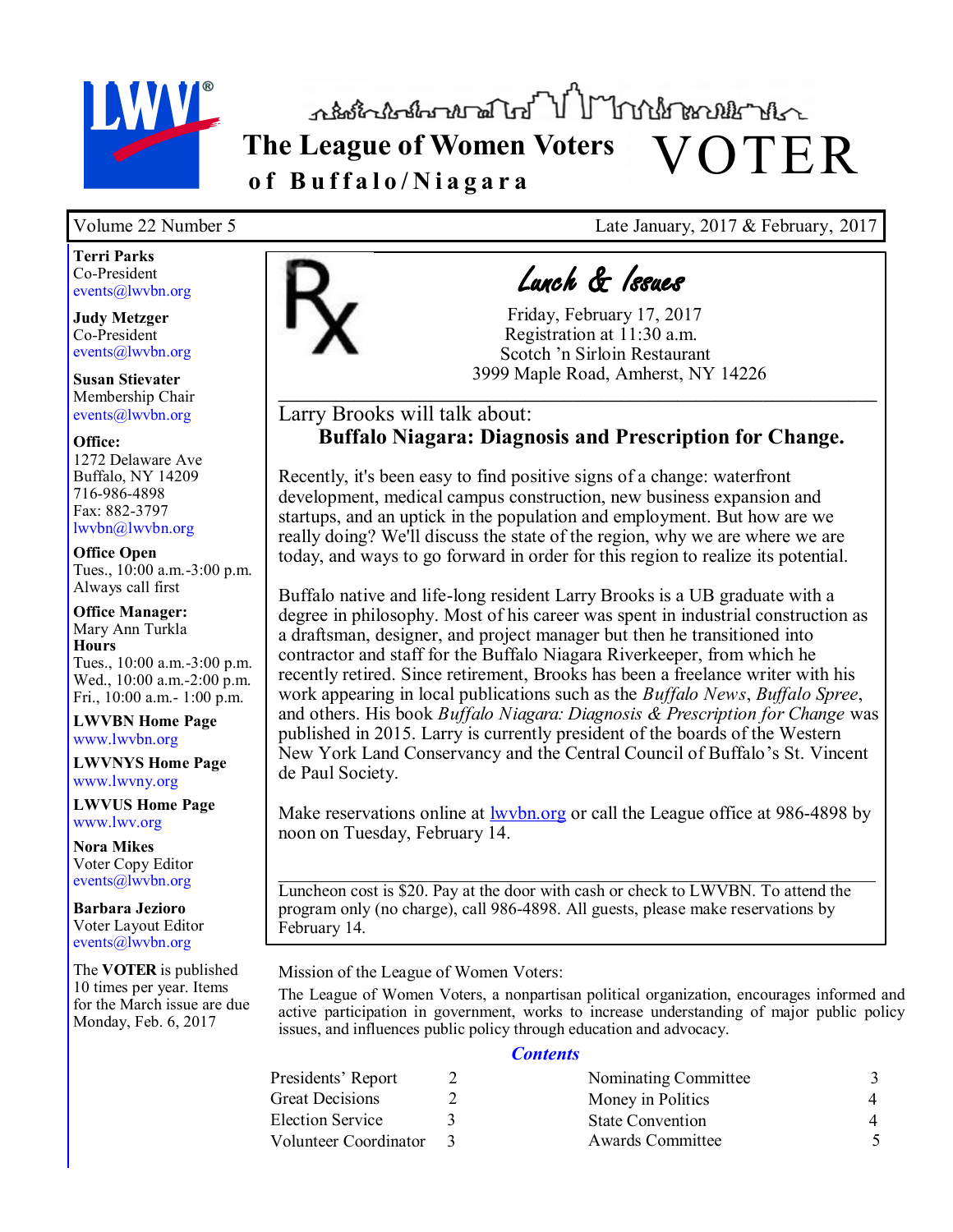### *Presidents' Report and Board Actions Thank you for all you do*

On December 3, League members again demonstrated their generosity and good will with donations to the Family Justice Center. We welcomed Mary Travers Murphy to speak about the work of this important and much-needed service and

contributed gifts and gift cards to the Center. Mary wrote a lovely thank you letter in which she expressed warm appreciation for the donations.

We also recognized the volunteer work by League members and a few other volunteers with a wine toast. No one came close to guessing the number (95) of members who have donated time to League efforts in 2016. People give their time and talents to the League in three ways: Voter Service (82), Advocacy (40) and League Administration (37). Some folks contributed in all three ways during the year.

Without the 95 people listed below, this League would certainly not be able to continue its many efforts. We offer our heartiest thanks to you all, whether you were able to help us in one effort or many. Every minute you spent working for the League was important to serve and educate voters, promote the League's issues and carry out the tasks to operate the League in a responsible and efficient manner.

Kris Allen Sue Fay Allen Agnes Annis Bonnie Asch Harold Asch Bernice Baeumler Phyllis Banas Marian Bass Joyce Bol Roberta Bothwell Joan Broderick Dot Brown Margaret Brunson Dan Brunson Judy Capodicasa Judy Casassa Judith Clarke Ann Converso Pat Costanzo Josette Cunningham Nancy DeTine Marian Deutschman Krysta Doerfler Alan Dozoretz Pauline Dyson

Mary Egan Marion Fay Wynnie Fisher Mike Fitzpatrick Jean Flowers Judy Frank Ramona Gallagher Ellen Gibson Gladys Gifford Janet Goodsell Richard Hemann Mary Herbst Fran Holmes Betty Howell Jack Howell Judy Huber Barb Jezioro Shirley Joy Marlene Katzel Beth Kauffman Suzanne Kelly Carolyn Kerr Carl Klingenschmitt Ann Lazore Joan LoCurto

Kathie Macaluso Ann Marie Malachowski Janet Massaro Nicole Matteson Kathleen McCarthy Laura McDade JoAnn Mecca Peg Mergenhagen Sally Metzger Judy Metzger Jim Metzger Nora Mikes Arlene Miles Joan Mondul Jayne Murray Amelia Palka Terri Parks Joan Photiadis Theresa Pope Marianne Poprosky Betty Preble Christine Reichsmuth Lori Robinson Alice Say

Judy Schiffert John Segman Mary Sheeder Deborah Shiffner Lynda Stephens Sue Stievater Flora Summe Dorothy Tao Lee Tetkowski Mary Ann Turkla Lois Utech Lynne Vallone Sara Vernor Kate Wagner Judy Weidemann Dorothy Westhafer Patricia Wille Karen Williyoung Amy Witryol Liz Zausmer Paul Ziebarth Joyce Zobel

*Terri Parks & Judy Metzger, Co-Presidents*

### *Making Democracy Work—Honoring Local League Leaders*

This edition of the Voter includes a nomination form for the 2017 Making Democracy Work Award. Please consider nominating a community member who you feel has made memorable efforts to make democracy work. Recent honorees include attorney Michael Kuzma, Erin Heany, Bill Nowak, Sam Magavern, Bonnie Smith from WEDI, and Scott Gehl from HOME. We welcome your nomination for the 2017 award by February 21, 2017. The nomination form has the details.

*Terri Parks, Co-President* 

*Judy Metzger & Terri Parks*

# *Great Decisions*

### *Join the discussion in 2017*

Thus far, 10 people have requested the 2017 Great Decisions briefing books (9 regular \$25 and 1 large print \$15). For those who are still thinking about joining the discussion group. which meets the first Thursday of each month from 10 a.m. till noon at 1272 Delaware Avenue, March through November, please contact me by January 31 at 876-0672. If no answer please leave a message and I'll get back to you as soon as possible. I hope to hear from you. *Bernice Baeumler,* 

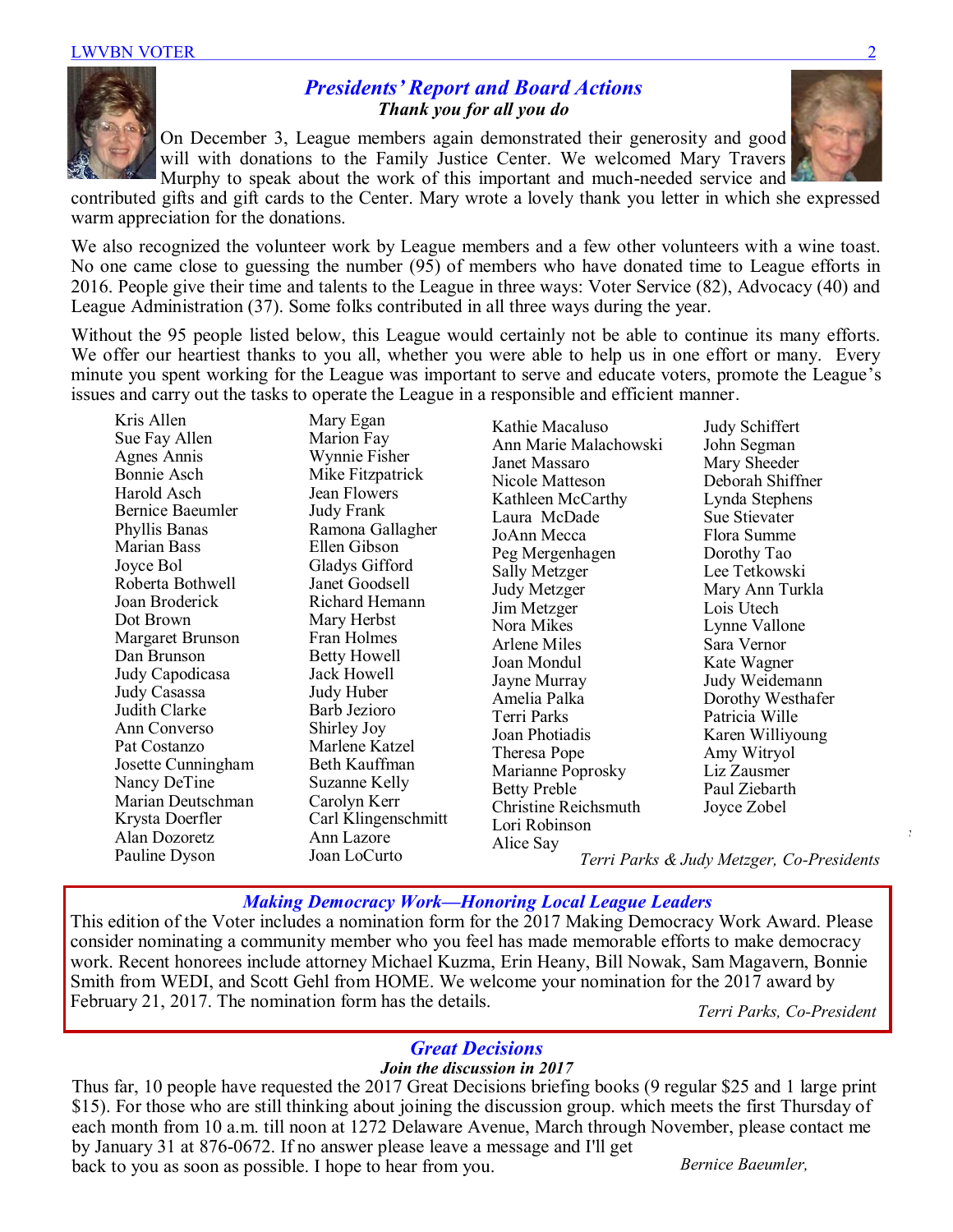#### *Election Services Committee BMHA election update*

December 2016 was relatively quiet for the Election Services Committee. This committee conducted an election at Kenfield-Langfield with the assistance of members Ramona Gallagher and Janet Goodsell. Later in the month we conducted a mailing. My thanks to Nora Mikes and Marlene Katzel for their able assistance. Thanks also go to Judy Huber, Judy Capodicasa, Lee Tetkowski, Kathleen Macaluso, and Mike Egan for their willingness to volunteer to assist this committee in fulfilling its mission.

Before any nominations or election meetings take place at a BMHA facility, I communicate with one of three housing aides at BMHA. When I know that a certain site or sites are overdue for an election, I contact the housing aide for that site. How soon we hold an election, or if we ever do conduct one, depends on the willingness of that aide to assist in setting the stage for us to arrive at the site to conduct our mission. I am currently in contact with one of the BMHA housing aides concerning two sites that are way overdue for elections. We are prepared to do our thing, but the aide has to open the door for us. I will be in contact with him next month to hopefully expedite this process.

## *Volunteer Coordinator Volunteer opportunities at naturalization events*

We finished our commitments at the U.S. Courthouse with one more ceremony in November, attended by Pat Wille and Pauline Dyson. Judy Huber and Judith Schiffert represented the LWVBN at the first naturalization ceremony in December. Special mention should be given to Kathleen Macaluso and Jayne Murray who braved some nasty weather on December 15 to represent our League at the last ceremony of the year.

The new naturalization ceremony schedule for 2017 was sent out to our volunteers and we had a satisfying early response. It is always easier to fill the calendar as soon as possible, although it can certainly be difficult to plan too far ahead. Our most immediate need is for the February 16, March 16, March 23, and March 30 dates. If you are interested in representing the LWVBN at any of those ceremonies, please let me know.

A few new people have joined our ranks. Their volunteerism is very much appreciated by the League. Our goal is to register as many new citizens as possible. The work our volunteers do is very valuable!

*Judith Clarke, Volunteer Coordinator*

*Alan Dozoretz, Election Services* 

#### *Nominating Committee Notes from the Nominating Committee*

The Nominating Committee is building a slate of nominees for president, first vice president or copresident, second vice president, secretary and five at-large board positions for a two-year term (2017- 2019) and for a chair and three members of the 2018 Nominating Committee for a one-year term, all to be elected at the 2017 annual meeting.

If you're excited about building, enhancing, or sharing your leadership skills, volunteer now to be a possible candidate. We need your commitment, experience and talents to continue to make democracy work in our communities.

For more information, contact Ramona Gallagher at events@lwvbn.org

ASAP.

### *Waterfront Committee Going, going, gone!*

The former Freezer Queen building on the Outer Harbor was demolished recently, and the Queen City Landing developer has run into snags… So what's next? The Waterfront Committee meets January 11, 3-4 p.m., in the cafe area of the Central Library in downtown Buffalo. We will hear more details and work on strategy to ensure that the Outer Harbor be preserved for the public.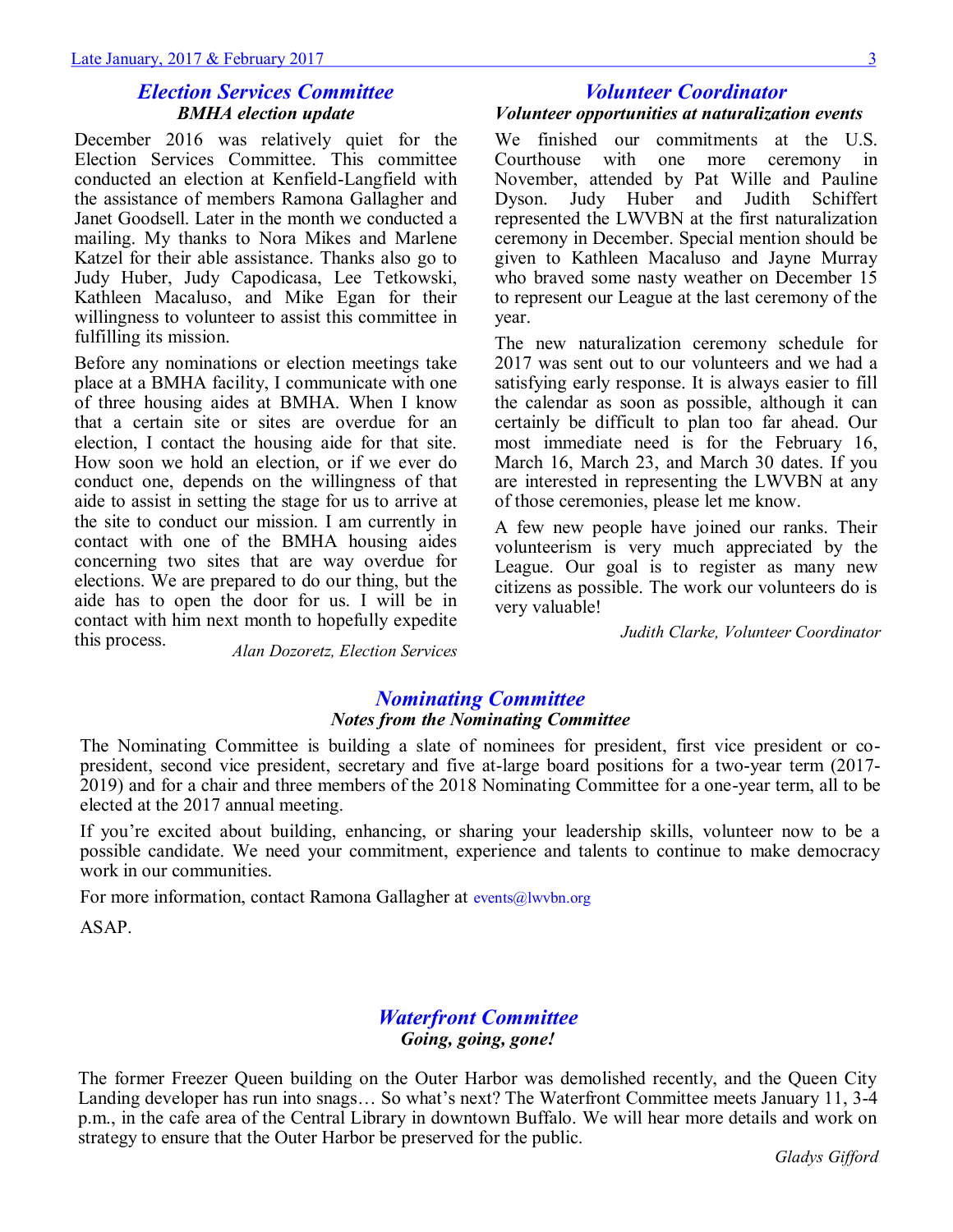#### *State League Program Planning Help set the agenda*

In a grassroots organization, it is vital that all members have the opportunity to participate. The League "Program" is determined by members and consists of federal, state and local issues. National issues are adopted at LWVUS Convention, state issues at LWVNYS Convention and local issues at local Leagues' annual meetings. This process provides every member an opportunity to influence new areas of study and the issues that will direct state League action during the 2017-2019 League years. All Buffalo/Niagara League members are invited to attend the February 7, 2017, meeting of the Issues & Action Committee with suggestions for the League of Women Voters of New York State Program for the State League Convention June 9-11, 2017, to retain or delete any positions, and to recommend updates, new studies or concurrences. **Changes in Program cannot be suggested for the first time at Convention** and must be submitted to the state League by March 3, 2017. The meeting will be at the Harlem Road Community Center from 4 till 6 p.m. Please contact the League office by January 31 if you plan to join us. The summaries of the State Program and Program Planning Process are included in the electronic mailing of this Voter. *Terri Parks*

#### *Money in Politics Committee "Dark Money" book discussion*

All League members are invited to our January 2017 MIP meeting to join us in a discussion of Jane Mayer's book, *Dark Money: The Hidden History of the Billionaires Behind the Rise of the Radical Right*. Mayer's book was selected by the *New York Times Book Review* as one of the ten best books of 2016. We reviewed it in the December Voter.

The book discussion is scheduled for Friday, January 20, 2017, at 1 p.m. at the League Office, 1272 Delaware Ave., Buffalo.

We look forward to having you with us. This might even be the beginning of a LWVBN Book Club.

*Money in Politics Committee*

Save the Date!

Thursday, March 23, Lunch & Issues presentation by Margaret Wooster and Nicole Matteson on the Outer Harbor, 11:30 a.m. at the Scotch 'n Sirloin Restaurant in Amherst.

*Gladys Gifford*

#### *League's 57th Biennial State Convention June 9-11 All work and some play*

The 57th State League Convention is scheduled for June 10-11, 2017, at the Holiday Inn Express in Liverpool, NY, just off the Thruway near Syracuse.

#### **Field trip!**

To celebrate women achieving the right to vote in 1917 in New York State, the state League is organizing a field trip from Liverpool to Seneca Falls on Friday, June 9, the day before Convention actually begins. There will a separate charge and everyone is welcome, not just convention attendees. Tours of the Elizabeth Cady Stanton home, the Women's Hall of Fame and the Women's Rights National History Park (and Wesleyan Chapel), as well as dinner and a speaker at an historic restaurant in Seneca Falls, will be included. You will need to be in Liverpool by noon on Friday to join this trip. Watch for more information in the registration kit that will be sent in February.

#### **Workshops**

Workshops will be organized for Friday evening, June 9, and Saturday morning, June 10. Please email the state office ( $Katrina@lwyny.org$ ) with specific topics you would like us to offer as a workshop during Convention. Local Leagues and members can also offer caucuses or information sessions to share their own concerns or successes and times will be available for these also.

### **Mark your calendar to join us NOW!**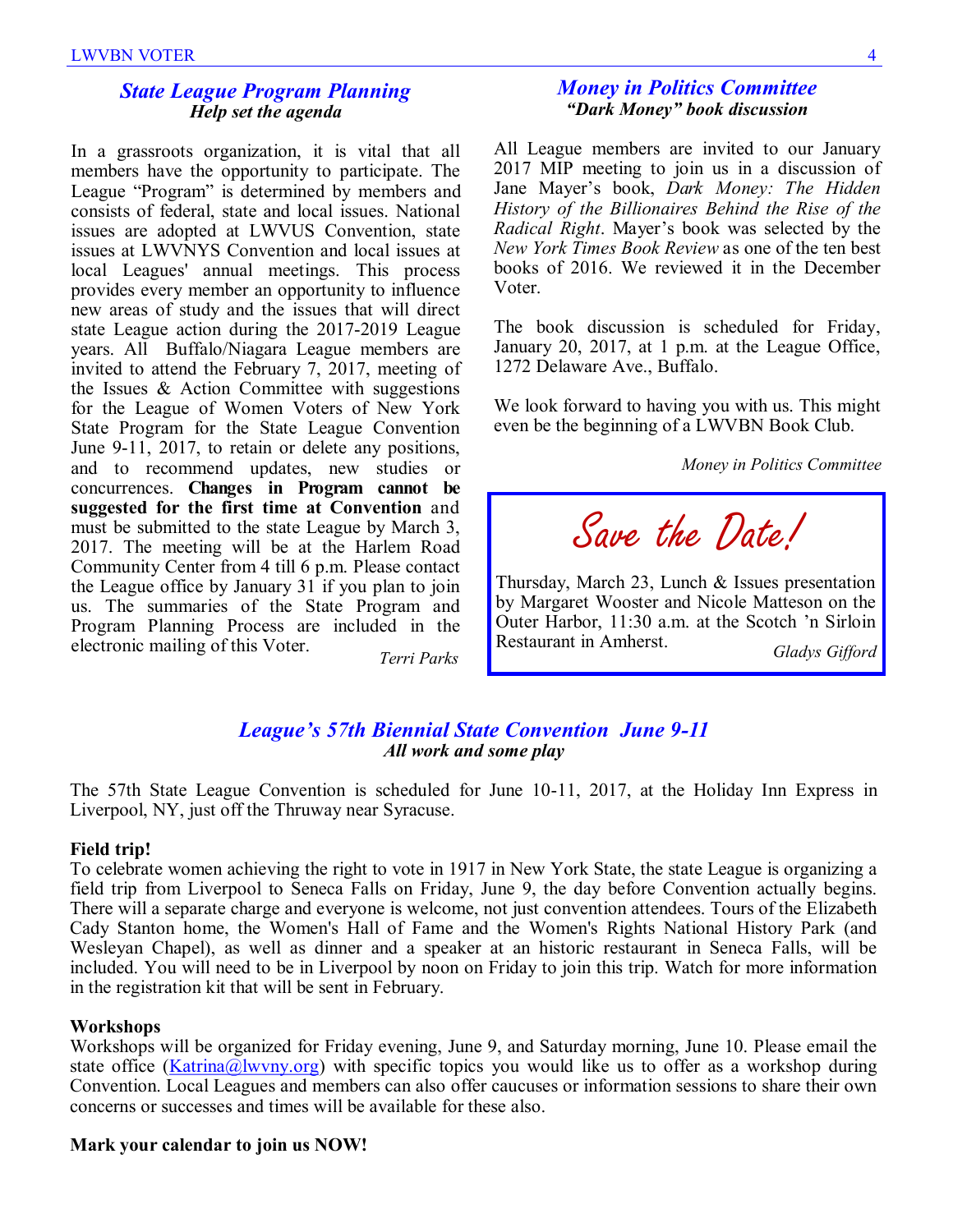# *Give the Gift of League Membership Invite a friend to join or give the gift of League membership!*

In the weeks prior to the 2016 general election, the League was mentioned in nearly 3,000 media reports highlighting our efforts in everything from restoring the Voting Rights Act to redistricting to renewable energy and, of course, our Voter Guide and Vote411.org efforts.

Do you know someone who is passionate about any of these issues, but is not yet a League member? Or have you friends or family who have expressed interest in our work or in becoming a member of the League? The League celebrates its 97th birthday on February 14, 2017. It's an especially fitting time to welcome new members.

People who join the League after February 1, 2017, for the first time will be members until June 30, 2018. A gift card will be sent if desired.

| League of Women Voters of Buffalo/Niagara Membership Registration Form<br>February 1, 2017 – June 30, 2018<br>Make checks payable to LWVBN and return to LWVBN, 1272 Delaware Avenue, Buffalo, NY 14209 |                                                                                             |     |                                           |  |  |  |
|---------------------------------------------------------------------------------------------------------------------------------------------------------------------------------------------------------|---------------------------------------------------------------------------------------------|-----|-------------------------------------------|--|--|--|
| Check one category.                                                                                                                                                                                     |                                                                                             |     |                                           |  |  |  |
| Individual Member (\$65)                                                                                                                                                                                | Household (all members living at the same address: first member \$65, all others \$35 each) |     | Renewal                                   |  |  |  |
| Carrie Chapman Catt Membership (\$75)<br>New membership                                                                                                                                                 |                                                                                             |     |                                           |  |  |  |
| Susan B. Anthony Membership (\$100)<br>Returning former member<br>Student Membership (\$30)                                                                                                             |                                                                                             |     |                                           |  |  |  |
|                                                                                                                                                                                                         |                                                                                             |     |                                           |  |  |  |
|                                                                                                                                                                                                         | Enclosed is an additional donation of \$                                                    |     |                                           |  |  |  |
|                                                                                                                                                                                                         |                                                                                             |     | For gift memberships, name and address of |  |  |  |
| Name(s)                                                                                                                                                                                                 |                                                                                             |     | donor<br>Name                             |  |  |  |
| Address                                                                                                                                                                                                 |                                                                                             |     | Address                                   |  |  |  |
| City                                                                                                                                                                                                    | State                                                                                       | Zip | City, State, Zip                          |  |  |  |
| Phone                                                                                                                                                                                                   | E-mail                                                                                      |     | Phone                                     |  |  |  |
|                                                                                                                                                                                                         |                                                                                             |     | Email                                     |  |  |  |
|                                                                                                                                                                                                         | Please e-mail me the LWVBN bulletin: LWVBN Voter.                                           |     | Send card with gift? Yes/No               |  |  |  |
|                                                                                                                                                                                                         |                                                                                             |     | Message (if any) to be included:          |  |  |  |
|                                                                                                                                                                                                         |                                                                                             |     |                                           |  |  |  |
| League Member since                                                                                                                                                                                     |                                                                                             |     |                                           |  |  |  |

### *LWVBN Awards Committee Honoring local League leaders*

It's time again to think about honoring local League Leaders. If you'd like to help select the honorees, please contact Terri Parks at [lwvoter@verizon.net](mailto:lwvoter@verizon.net) or call her at 876-0184.

The Joan K. Bozer Leadership Award recognizes outstanding League leadership that reflects on some of the many qualities that Joan has demonstrated in her long experience as a League and community leader.

We selected five key characteristics exhibited by Joan that we feel are essential qualities for recognition: ethical, innovative, resourceful, respected, steadfast. Please submit a paragraph of up to 250 words that describes how your nominee embodies these characteristics. Be sure to include each characteristic as you write about your nominee.

The League of Women Voters of Buffalo/Niagara LEE Award is presented to a League member who has made a Long-Term Commitment to the League with Energy and Excellence, in short the initials LEE.

The award honors Lenore Tetkowski, Leonore Lambert, and Lenore Banks. Please submit a paragraph of up to 250 words about your nominee in which you note the approximate number of years the person served the League actively, and give examples of her/his Energy and Excellence in League activity.

Please email completed nominations to lwvbn@lwvbn.org or mail them to the League office by February 21, 2017. Be sure your name is noted as the nominator.